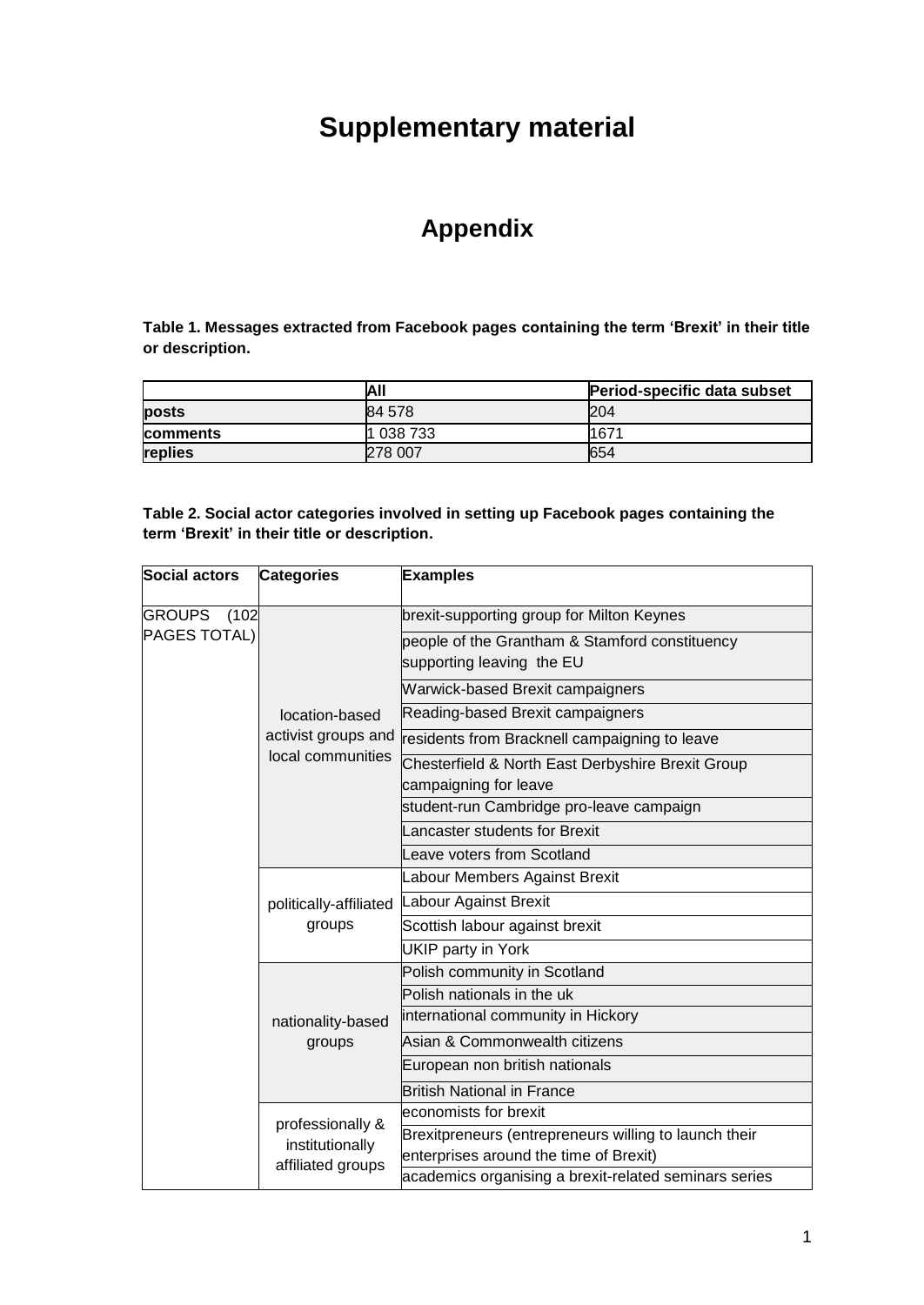|                                           |                               | Brexit - musical band                                                                                                                          |
|-------------------------------------------|-------------------------------|------------------------------------------------------------------------------------------------------------------------------------------------|
|                                           | groups with other             | <b>Women for Brexit</b>                                                                                                                        |
|                                           | common social                 | <b>Students against Brexit</b>                                                                                                                 |
|                                           | attributes                    | Students from Manchester University                                                                                                            |
|                                           |                               | London School of Economics blog                                                                                                                |
|                                           | news website and              | Brexit Money (news website focused on the economic<br>impact of Brexit)                                                                        |
|                                           | blog authors                  | Brexit Alliance (brexit Information Hub website set up by a<br>think-tank)                                                                     |
|                                           |                               | Farm Brexit (news website focused on monitoring the<br>impact of Brexit on agriculture)                                                        |
|                                           | non-profit and non-           | Wales GO - NGO providing a case for Wales to leave                                                                                             |
|                                           | governmental                  | Bollox to Brexit - non-profit organisation supporting ani-                                                                                     |
|                                           | organisations                 | Brexit campaigns, protest groups and political parties                                                                                         |
|                                           |                               | Filmmakers; e.g. "Brexit the movie", "Divided Kingdom<br>Brexit Documentary",                                                                  |
|                                           | group centered<br>initiatives | Smart Brexit - movement campaigning to ensure secure<br>around projects and jobs, fully funded NHS and fair immigration system after<br>brexit |
|                                           |                               | Brexit negotiations simulation game run by MUN (Canada),<br>the University of Surrey (UK) and Keele University (UK)                            |
|                                           | commercial                    | sales: clothes, alcoholic and non-alcoholic beverages, e.g.<br><b>Brexitovka</b>                                                               |
|                                           | companies                     | consulting, legal and business advice; e.g. BREXIT<br>Assistance                                                                               |
|                                           | Blog author                   | for example: Brexit Border Blog                                                                                                                |
|                                           | <b>Book authors</b>           | example book: "Brexit - The Great British Break Off"                                                                                           |
| <b>INDIVITUALS</b><br>(28 PAGES<br>TOTAL) | Film director and<br>producer | brexit short film                                                                                                                              |
|                                           | Activist                      | Brexit Book Club- aiming to inspire meaningful debate                                                                                          |
|                                           | Economic Analyst              | German economic analyst from a trading network                                                                                                 |
|                                           | Photographer                  | linked to the photography project concerned with post-<br><b>Brexit Britain</b>                                                                |

**Table 3. Languages used in posts, comments and replies extracted Facebook pages containing the term 'Brexit' in their title or description.**

| Language        | <b>Number of pages</b> |
|-----------------|------------------------|
| english         | 194                    |
| italian         | 6                      |
| german          | 3                      |
| polish          |                        |
| dutch           |                        |
| french          |                        |
| greek           |                        |
| italian/english |                        |
| romanian        |                        |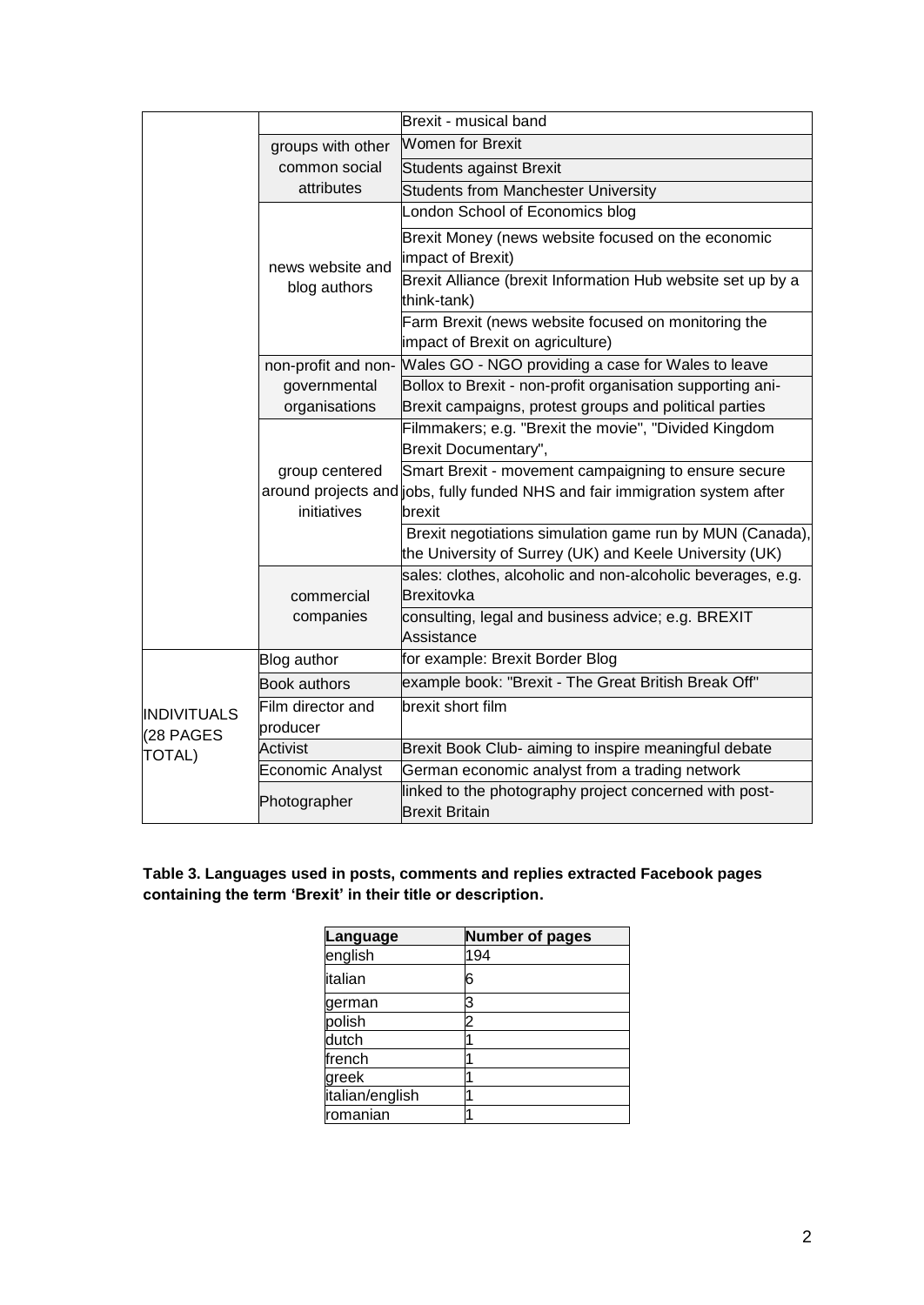| Table 4. The Brexit Facebooksphere: social actors, motivations for setting up the pages |  |
|-----------------------------------------------------------------------------------------|--|
| and sentiment.                                                                          |  |

| Page category   | <b>Total pages</b> | <b>Social actor</b> | <b>Number</b>           | <b>Sentiment</b> | <b>Number</b>  |
|-----------------|--------------------|---------------------|-------------------------|------------------|----------------|
| Campaigning     |                    | individual          | 5                       | remain           | 20             |
|                 | 67                 | group               | 39                      | leave            | 42             |
|                 |                    | unidentified        | 23                      | neutral          | 5              |
|                 |                    | individual          | $\overline{7}$          | remain           | $6\phantom{1}$ |
| <b>News</b>     | 52                 | group               | 28                      | leave            | $\overline{4}$ |
|                 |                    | unidentified        | 17                      | neutral          | 42             |
|                 |                    | individual          | $\overline{4}$          | remain           | 2              |
| <b>Branding</b> | 28                 | group               | 22                      | leave            | $\overline{7}$ |
|                 |                    | unidentified        | $\overline{2}$          | neutral          | 19             |
| Project         | 24                 | individual          | 3                       | remain           | 5              |
|                 |                    | group               | 18                      | leave            | $\overline{2}$ |
|                 |                    | unidentified        | $\overline{4}$          | neutral          | 18             |
| Forum           | 22                 | individual          | 5                       | remain           | 5              |
|                 |                    | group               | 4                       | leave            | 3              |
|                 |                    | unidentified        | 13                      | neutral          | 14             |
| Humour          |                    | individual          | $\overline{\mathbf{4}}$ | remain           | $\, 8$         |
|                 | 16                 | group               | $\overline{2}$          | leave            | $\overline{4}$ |
|                 |                    | unidentified        | 10                      | neutral          | 4              |

**Table 5. Examples of different kinds of pages containing the term 'Brexit' in their title or description, categorised based on the motivation for their set up. We include the metadata based on which the classification was developed.**

| Category        | Title of the page        | <b>Relevant metadata</b>                                                          |
|-----------------|--------------------------|-----------------------------------------------------------------------------------|
| Campaigning     | No Brexit UK             | About: "Campaigning for the UK to remain in the EU by                             |
|                 |                          | blocking Brexit via democratic and legal means"                                   |
| <b>News</b>     | <b>Brexit Alliance</b>   | <b>About:</b> "Hub for valuable information about Brexit"                         |
| <b>Branding</b> | <b>Brexit Promotions</b> | About: "Placards, Tee Shirts, Magnetic Car Posters, Bumper                        |
|                 |                          | Stickers, Window Decal and much more to show your support                         |
|                 |                          | for the BREXIT marches, rallies and protests."                                    |
| Project         | <b>Brexitsim</b>         | About: "This is the Facebook page for the joint simulation                        |
|                 |                          | game run by MUN (Canada), the University of Surrey (UK) and                       |
|                 |                          | Keele University (UK) in autumn 2016"                                             |
| Forum           | <b>Discuss Brexit</b>    | <b>Description:</b> "The goal of this page is to provide a place on               |
|                 |                          | Facebook where we can all debate and argue our points"                            |
| Humour          |                          | Anti Brexit Cartoons <b>About:</b> "Original cartoons and humour against Brexit." |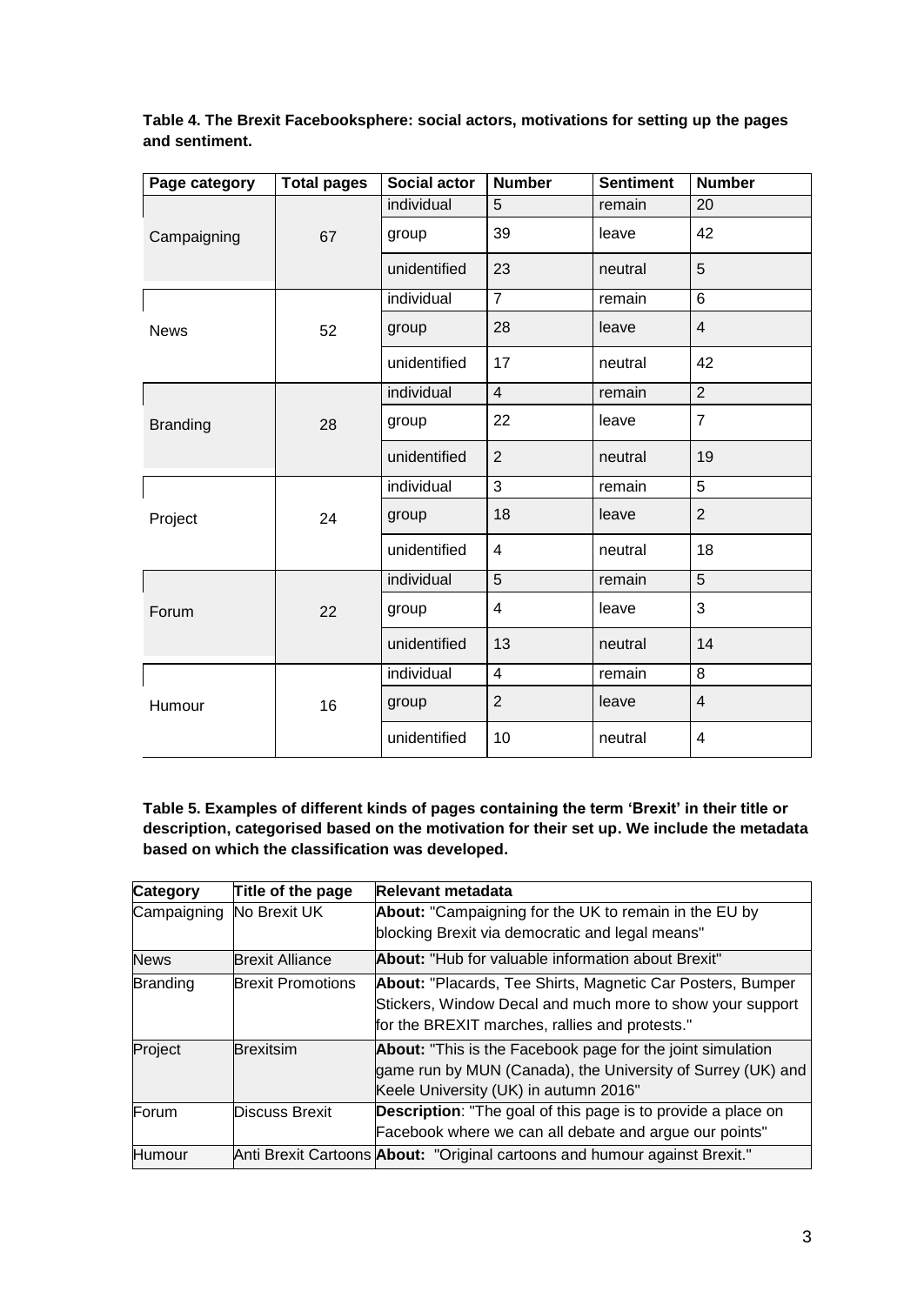|                     |                                                          | <b>Topics of the Brexit Facebooksphere</b>                                                                                                                                                 |
|---------------------|----------------------------------------------------------|--------------------------------------------------------------------------------------------------------------------------------------------------------------------------------------------|
| <b>Topic</b><br>No. | Label                                                    | 20 terms with highest value                                                                                                                                                                |
| $\mathbf{1}$        | <b>UK Stakeholders</b>                                   | Person, government, country, money, law, comment, right,<br>parliament, party, scotland, decision, immigrant, pay, rule,<br>course, cameron, matter, leave, hate, power                    |
| $\overline{2}$      | Ambiguous                                                | Country, way, person, nothing, thank, point, day, reason,<br>everyone, argument, war, politician, england, house, group,<br>freedom, week, guy, kind, answer                               |
| 3                   | Economy                                                  | World, something, change, trade, economy, trump,<br>business, someone, labour, need, place, friend, market,<br>power, mind, trade_deal, set, take, industry, pound                         |
| $\overline{4}$      | Pre-referendum<br>evaluation: costs and<br>benefits      | Country, hope, racist, benefit, member, state, rest, end,<br>debate, mate, cost, company, head, tax, please, help, care,<br>research, talk, worker                                         |
| 5                   | The referendum voting<br>process                         | Brexit, one, voting, support, result, truth, remainer, ukip,<br>election, union, example, referendum_term, single_market,<br>mps, bill, terrorist, regulation, spot, self, poll            |
| 6                   | Negotiations with the<br>EU                              | Time, year, part, deal, get, issue, see, english, https_www,<br>citizen, chance, number, term, thought, brussel, brexiteer,<br>fight, idiot, information, facebook_com                     |
| $\overline{7}$      | Pre-referendum<br>evaluation: evidence<br>and statistics | Europe, think, fact, job, remain, germany, news, voter, bit,<br>migrant, medium, try, mean, religion, call, reality, line, crap,<br>evidence, move                                         |
| 8                   | Mobility of people                                       | Immigration, future, use, control, london, turkey, nobody,<br>stuff, holiday, exit, british, turn, mention, gain, net,<br>good_luck, great_britain, young_people, son, dave                |
| 9                   | The political aftermath<br>of the referendum             | Vote, referendum, http_www, majority, article, uk_news<br>view, policy, shame, trust, watch, nigel_farage, wish,<br>theresa_may, response, independence, voted_leave, html,<br>look, faith |
| 10                  | Social welfare                                           | Life, britain, woman, child, idea, question, family, hand,<br>german, france, million, nhs, school, generation, bbc,<br>dictatorship, option, half, brexiter, sure                         |
| 11                  | Otherness and<br>(in)security                            | Lot, work, man, opinion, side, other, muslim, page, today,<br>respect, doubt, army, shame, land, trouble, list, risk, brit,<br>project, hour                                               |
| 12                  | Post-referendum<br>situation and<br>sentiments           | Nation, plan, tory, case, stay, campaign, choice, system,<br>shit, show, area, sort, share, statement, leaver, john,<br>remember, fear, difference, situation                              |
| 13                  | Politicians                                              | Thing, democracy, post, anyone, everything, politic, farage,                                                                                                                               |

|  |  |  |  |  | Table 6. Topics of the Brexit Facebooksphere. |  |
|--|--|--|--|--|-----------------------------------------------|--|
|--|--|--|--|--|-----------------------------------------------|--|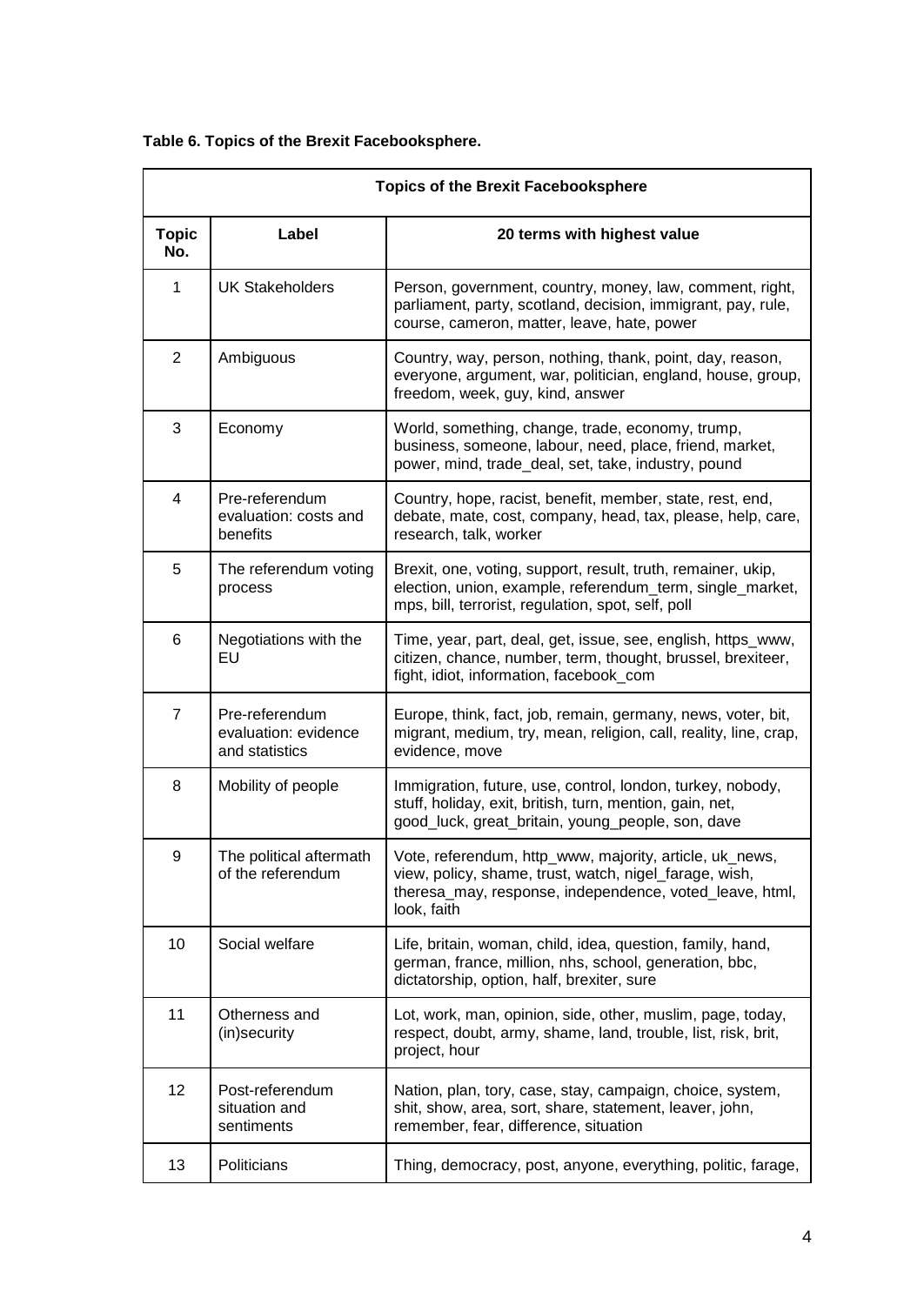|    | campaigning for Leave                              | love, position, interest, favour, service, boris, value,<br>facebook, paper, car, twat, tariff, public                                                                                 |
|----|----------------------------------------------------|----------------------------------------------------------------------------------------------------------------------------------------------------------------------------------------|
| 14 | International relations                            | Problem, anything, home, history,<br>figure, leave_voter, islam, greece, peace,<br>propaganda, check, america, com, wage, paul, corbyn,<br>organisation, guess, yep, lady              |
| 15 | Global politics and<br>post-referendum<br>protests | Word, kid, remoaner, lord, russia, isis, club,<br>david_cameron, merkel, individual, sir, mortgage, poster,<br>daughter, growth, protest, anybody, terrorism,<br>establishment, planet |

## **Table 7. Topics of the subset of Facebooksphere containing period-specific keywords.**

|                           | Topics of the sub-set containing period-specific keywords |                                                                                                                                                                                   |  |
|---------------------------|-----------------------------------------------------------|-----------------------------------------------------------------------------------------------------------------------------------------------------------------------------------|--|
| <b>Topic</b><br><b>No</b> | Label                                                     | 20 terms with highest value                                                                                                                                                       |  |
| 1                         | Cultural tension                                          | Country, person, blood, time, fight, britannia, stop, halal_meat,<br>year, cruelty, eec, someone, work, corbyn, europe, u_k,<br>referendum, people, barbarian, brexit             |  |
| $\overline{2}$            | <b>Migration issues</b>                                   | Word, thing, country, child, person, muslim, english, argument,<br>reason, sense, labour, language, brexiter, remainer, act, need,<br>latin, race, migrants_issue, help_neighbour |  |
| 3                         | Migratory<br>regulation                                   | Law, country, europe, time, person, muslim, status, hatred,<br>work, european, brexit, ship, thier, evidence, money, kill, bias,<br>freedom, sturgeon, birth"                     |  |
| 4                         | Origins                                                   | Country, law, year, person, way, britain, france, food, dna, tribe,<br>parent, child, slave, king, roman, history, church, england, order,<br>anglo_saxon                         |  |
| 5                         | Law and order,<br>and cultural<br>tension                 | Language, rape, please, rule, course, english, great_britain, law,<br>field, way, shame, level, word, speaking, country, german,<br>decision, islamisation, england, year         |  |
| 6                         | Identity                                                  | Culture, england, person, english, country, roman, norman, part,<br>scotland, island, celt, world, jews, time, other, nothing, land, shit,<br>family, money                       |  |
| $\overline{7}$            | Migration                                                 | Person, country, way, germany, immigrant, invader, place,<br>result, voter, tradition, lot, vote, anybody, debate, world, mine,<br>foot, price, today, german                     |  |
| 8                         | International<br>politics and<br>security                 | Woman, meat, person, shall_slave, britain, way, country, god,<br>girl, talk, denmark, community, anything, list, china, house,<br>death, isis, century, gun                       |  |
| 9                         | Social issues and<br>threats                              | Person, name, terrorist, thought, celt, thing, value, way,<br>education, nhs, bastard, hatred, mr_cameron, war, turkey,<br>telling_us, comes_across, bit, evil, crusade           |  |
| 10                        | Nationalism                                               | Time, nation, hell, person, country, world, way, share, righ, nazi,                                                                                                               |  |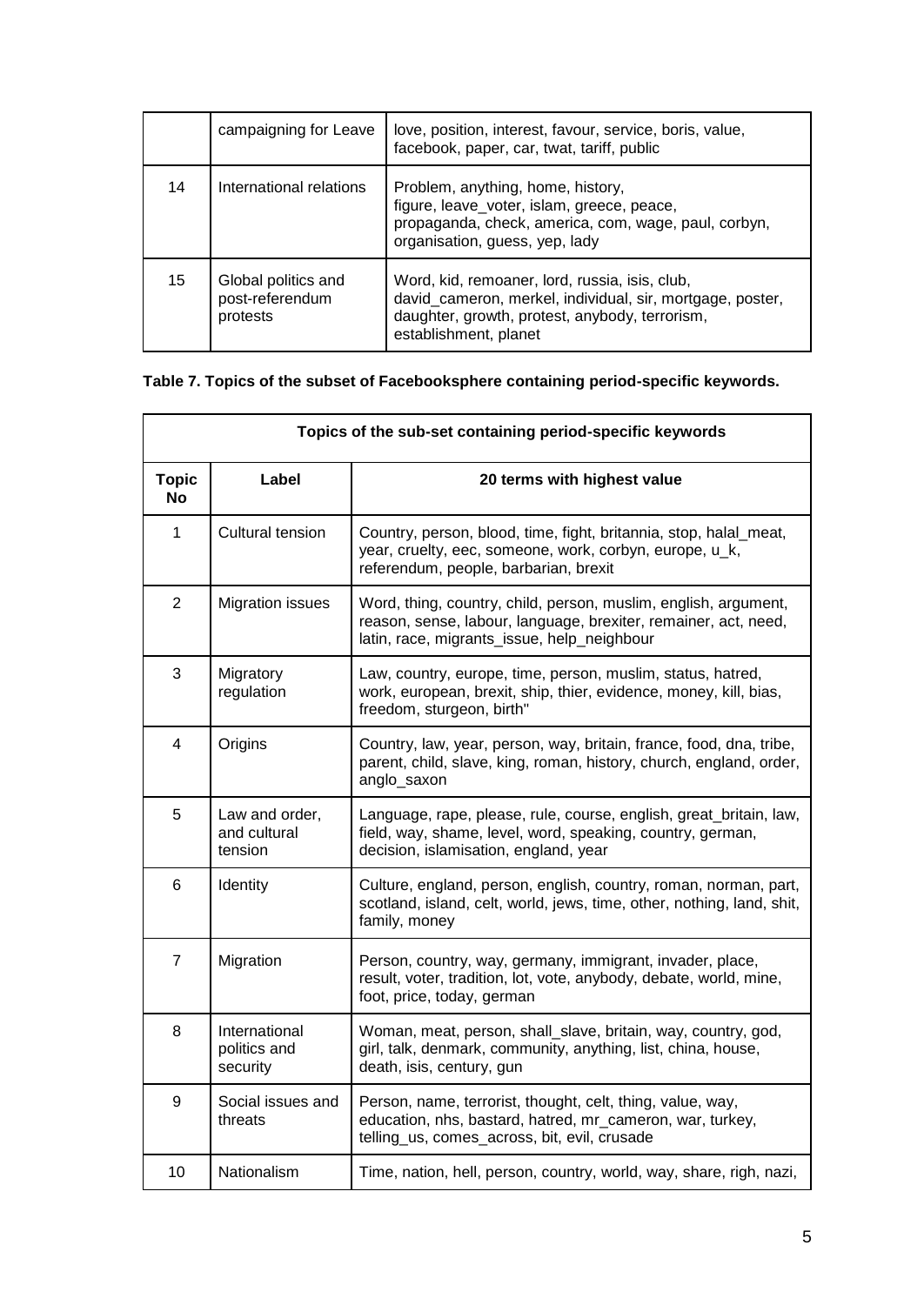|    |                                                    | example, scum, thing, system, muslim, behaviour, period, state,<br>day, post                                                                                                                                |
|----|----------------------------------------------------|-------------------------------------------------------------------------------------------------------------------------------------------------------------------------------------------------------------|
| 11 | UK politics and<br>stakeholders                    | Government, person, lack_lustre, cameron, rule_wave, thank,<br>migrant, year, country, method, hope, want, prime_minister,<br>position, world, roman, pal, follower, meaning, flag                          |
| 12 | Mobility and the<br>make-up of<br><b>Britain</b>   | Scotland, country, barbarian, saxon, muslim, use, wall, point,<br>money, empire, ancestor, immigrant, world, pound, sharium,<br>start, year, hadrian, building, medium                                      |
| 13 | Voting for leave                                   | Person, europe, world, time, year, fact, way, vote_leave,<br>country, something, money, banana, party, life, one, israel,<br>anglo_saxon, britain, guess, vote                                              |
| 14 | British pride and<br>the empire                    | Rule_britannia, roman, country, wave, day, nothing, law, trade,<br>i_think, rule, problem, europe, empire, job, house, rome,<br>youtube_com, set, wall, century                                             |
| 15 | Cultural and<br>religious tension                  | Ed_u, vote, law, person, country, rome, racist, world, year, life,<br>rule_britannia, sharia_law, halal, anyone, everyone, throat, rule,<br>day, middle_age, war                                            |
| 16 | Scotland and<br><b>Brexit</b>                      | Wall, england, viking, scot, government, lot, person, brexit,<br>border, world, english, take, majority, britannia_rule, market,<br>scotland, page, mate, religion, team                                    |
| 17 | Religion and<br>beliefs: Islam and<br>Christianity | Islam, europe, man, religion, faith, muslim, ideology, citizen,<br>camp, roman_empire, type, class, society, nothing, country,<br>brexit, life, christian, try belief                                       |
| 18 | Culture and<br>customs                             | Animal, way, slaughter, history, culture, democracy, briton,<br>roman, custom, lady, book, think, britain, time, invasion, mayor,<br>nation, age, country, chimp                                            |
| 19 | Referendum<br>(ambiguous)                          | Religion, brexit, britannia, day, europe, group, country, kid,<br>angle, referendum, mind, world, house, thing, name, eating,<br>doubt, leave, time, kingdom                                                |
| 20 | Ambiguous                                          | Man, barbarism, barbaric_way, britain, culture, country,<br>muslim_country, region, elite, person, remain, time,<br>david_cameron, money, spirit, trouble, commonwealth,<br>https_www, brexit, facebook_com |
| 21 | Freedom, security<br>and control                   | Day, war, time, the_problem, country, year, freedom, nothing,<br>barbarian, union, soldier, world, population, comment, van, self,<br>corruption, society, internet, control                                |

### **Table 8. Term frequencies calculated for the subset of posts, comments and replies extracted from Brexit-focused Facebook pages and containing period specific keywords.**

**Recurring 300 times**